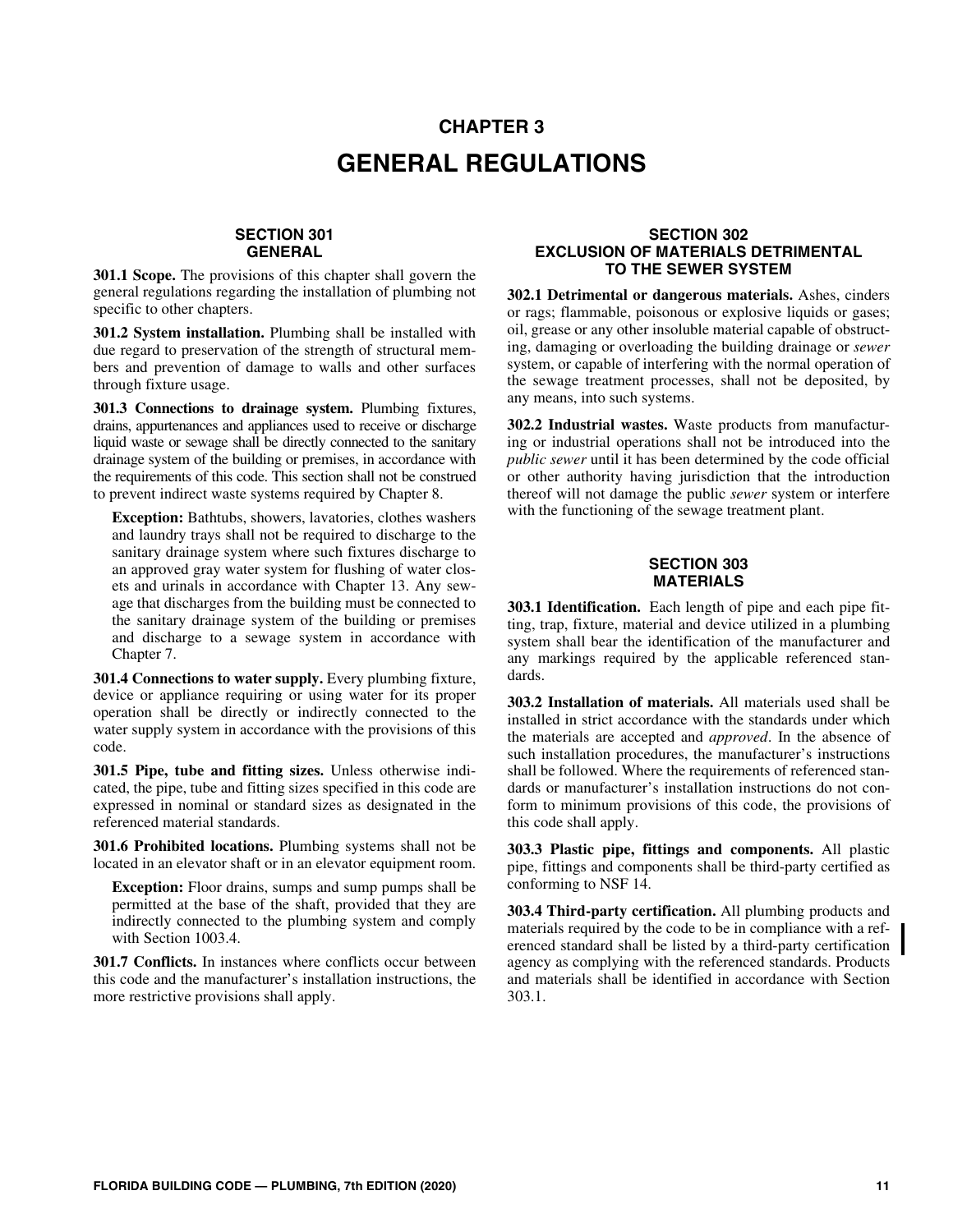**303.5 Cast-iron soil pipe, fittings and components.** Castiron soil pipes and fittings, and the couplings used to join these products together, shall be third-party listed and labeled. Third-party certifiers or inspectors shall comply with the minimum inspection requirements of Annex A or Annex A1 of the ASTM and CISPI product standards indicated in the code for such products.

#### **SECTION 304 RODENTPROOFING**

**304.1 General.** Plumbing systems shall be designed and installed in accordance with Sections 304.2 through 304.4 to prevent rodents from entering structures.

**304.2 Strainer plates.** All strainer plates on drain inlets shall be designed and installed so that all openings are not greater than  $\frac{1}{2}$  inch (12.7 mm) in least dimension.

**304.3 Meter boxes.** Meter boxes shall be constructed in such a manner that rodents are prevented from entering a structure by way of the water service pipes connecting the meter box and the structure.

**304.4 Openings for pipes.** In or on structures where openings have been made in walls, floors or ceilings for the passage of pipes, the annular space between the pipe and the sides of the opening shall be sealed with caulking materials or closed with gasketing systems compatible with the piping materials and locations.

#### **SECTION 305 PROTECTION OF PIPES AND PLUMBING SYSTEM COMPONENTS**

**305.1 Corrosion.** Pipes passing through concrete or cinder walls and floors or other corrosive material shall be protected against external corrosion by a protective sheathing or wrapping or other means that will withstand any reaction from the lime and acid of concrete, cinder or other corrosive material. Sheathing or wrapping shall allow for movement including expansion and contraction of piping. Minimum wall thickness of material shall be 0.010 inch (0.25 mm).

**Exception:** Sleeving is not required for installation of CPVC into concrete or similar material.

**305.1.1 Penetration.** Protective sleeves around piping penetrating concrete slab-on-grade floors shall not be of cellulose-containing materials. If soil treatment is used for subterranean termite protection, the sleeve shall have a maximum wall thickness of 0.010 inch, and be sealed within the slab using a noncorrosive clamping device to eliminate the annular space between the pipe and the sleeve. No termiticides shall be applied inside the sleeve.

**305.2 Stress and strain.** Piping in a plumbing system shall be installed so as to prevent strains and stresses that exceed the structural strength of the pipe. Where necessary, provisions shall be made to protect piping from damage resulting from expansion, contraction and structural settlement.

**305.3 Pipes through foundation walls.** Any pipe that passes through a foundation wall shall be provided with a relieving arch, or a pipe sleeve pipe shall be built into the foundation wall. The sleeve shall be two pipe sizes greater than the pipe passing through the wall.

**305.4 Freezing.** Water, soil and waste pipes shall not be installed outside of a building, in attics or crawl spaces, concealed in outside walls, or in any other place subjected to freezing temperatures unless adequate provision is made to protect such pipes from freezing by insulation or heat or both. Exterior water supply system piping shall be installed not less than 6 inches (152 mm) below the frost line and not less than 12 inches (305 mm) below grade.

#### **305.4.1 Sewer depth.** Reserved.

**305.5 Waterproofing of openings.** Joints at the roof and around vent pipes shall be made water tight by the use of lead, copper, galvanized steel, aluminum, plastic or other *approved* flashings or flashing material. Exterior wall openings shall be made water tight.

**305.6 Protection against physical damage.** In concealed locations where piping, other than cast-iron or galvanized steel, is installed through holes or notches in studs, joists, rafters or similar members less than  $1^{1}/_{4}$  inches (32 mm) from the nearest edge of the member, the pipe shall be protected by steel shield plates. Such shield plates shall have a thickness of not less than 0.0575 inch (1.463 mm) (No. 16 gage). Such plates shall cover the area of the pipe where the member is notched or bored, and shall extend not less than 2 inches (51 mm) above sole plates and below top plates.

**305.7 Protection of components of plumbing system.** Components of a plumbing system installed along alleyways, driveways, parking garages or other locations exposed to damage shall be recessed into the wall or otherwise protected in an *approved* manner.

#### **SECTION 306 TRENCHING, EXCAVATION AND BACKFILL**

**306.1 Support of piping.** Buried piping shall be supported throughout its entire length.

**306.2 Trenching and bedding.** Where trenches are excavated such that the bottom of the trench forms the bed for the pipe, solid and continuous load-bearing support shall be provided between joints. Bell holes, hub holes and coupling holes shall be provided at points where the pipe is joined. Such pipe shall not be supported on blocks to grade. In instances where the materials manufacturer's installation instructions are more restrictive than those prescribed by the code, the material shall be installed in accordance with the more restrictive requirement.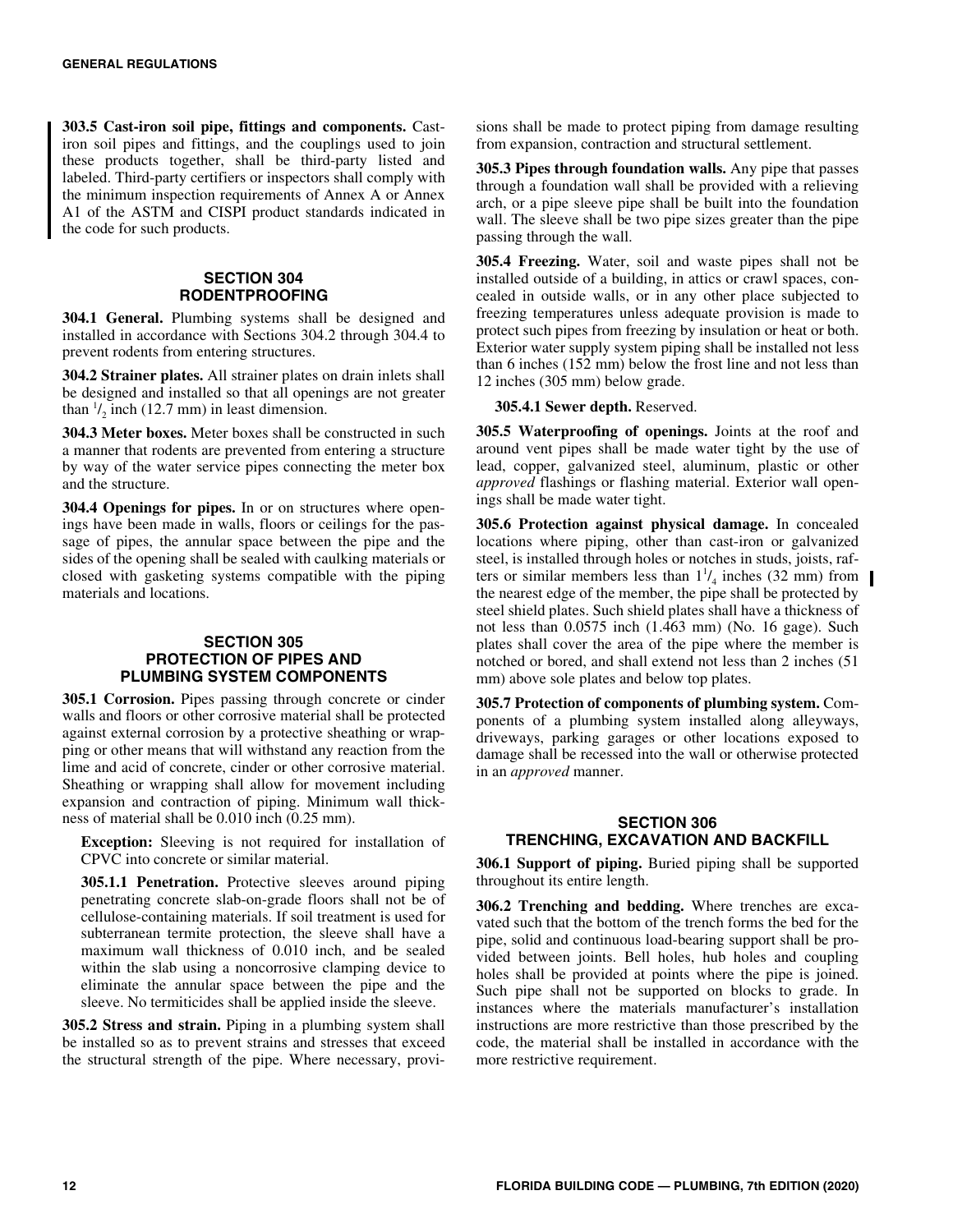**306.2.1 Overexcavation.** Where trenches are excavated below the installation level of the pipe such that the bottom of the trench does not form the bed for the pipe, the trench shall be backfilled to the installation level of the bottom of the pipe with sand or fine gravel placed in layers not greater than 6 inches (152 mm) in depth and such backfill shall be compacted after each placement.

**306.2.2 Rock removal.** Where rock is encountered in trenching, the rock shall be removed to not less than 3 inches (76 mm) below the installation level of the bottom of the pipe, and the trench shall be backfilled to the installation level of the bottom of the pipe with sand tamped in place so as to provide uniform load-bearing support for the pipe between joints. The pipe, including the joints, shall not rest on rock at any point.

**306.2.3 Soft load-bearing materials.** If soft materials of poor load-bearing quality are found at the bottom of the trench, stabilization shall be achieved by overexcavating not less than two pipe diameters and backfilling to the installation level of the bottom of the pipe with fine gravel, crushed stone or a concrete foundation. The concrete foundation shall be bedded with sand tamped into place so as to provide uniform load-bearing support for the pipe between joints.

**306.3 Backfilling.** Backfill shall be free from discarded construction material and debris. Loose earth free from rocks, broken concrete and frozen chunks shall be placed in the trench in 6-inch (152 mm) layers and tamped in place until the crown of the pipe is covered by 12 inches (305 mm) of tamped earth. The backfill under and beside the pipe shall be compacted for pipe support. Backfill shall be brought up evenly on both sides of the pipe so that the pipe remains aligned. In instances where the manufacturer's instructions for materials are more restrictive than those prescribed by the code, the material shall be installed in accordance with the more restrictive requirement.

**306.4 Tunneling.** Where pipe is to be installed by tunneling, jacking or a combination of both, the pipe shall be protected from damage during installation and from subsequent uneven loading. Where earth tunnels are used, adequate supporting structures shall be provided to prevent future settling or caving.

#### **SECTION 307 STRUCTURAL SAFETY**

**307.1 General.** In the process of installing or repairing any part of a plumbing and drainage installation, the finished floors, walls, ceilings, tile work or any other part of the building or premises that must be changed or replaced shall be left in a safe structural condition in accordance with the requirements of the *Florida Building Code, Building*.

**307.2 Cutting, notching or bored holes.** A framing member shall not be cut, notched or bored in excess of limitations specified in the *Florida Building Code, Building*.

**307.3 Penetrations of floor/ceiling assemblies and fireresistance-rated assemblies.** Penetrations of floor/ceiling assemblies and assemblies required to have a fire-resistance rating shall be protected in accordance with the *Florida Building Code, Building*.

**[BS] 307.4 Alterations to trusses.** Truss members and components shall not be cut, drilled, notched, spliced or otherwise altered in any way without written concurrence and approval of a registered design professional. Alterations resulting in the addition of loads to any member (e.g., HVAC equipment, water heater) shall not be permitted without verification that the truss is capable of supporting such additional loading.

**307.5 Protection of footings.** Trenching installed parallel to footings and walls shall not extend into the bearing plane of a footing or wall. The upper boundary of the bearing plane is a line that extends downward, at an angle of 45 degrees (0.79 rad) from horizontal, from the outside bottom edge of the footing or wall.

**307.6 Piping materials exposed within plenums.** Piping materials exposed within plenums shall comply with the provisions of the *Florida Building Code, Mechanical*.

#### **SECTION 308 PIPING SUPPORT**

**308.1 General.** Plumbing piping shall be supported in accordance with this section.

**308.2 Piping seismic supports.** Where earthquake loads are applicable in accordance with the building code, plumbing piping supports shall be designed and installed for the seismic forces in accordance with the *Florida Building Code, Building*.

**308.3 Materials.** Hangers, anchors and supports shall support the piping and the contents of the piping. Hangers and strapping material shall be of *approved* material that will not promote galvanic action.

**308.4 Structural attachment.** Hangers and anchors shall be attached to the building construction in an *approved* manner.

**308.5 Interval of support.** Pipe shall be supported in accordance with Table 308.5.

**Exception:** The interval of support for piping systems designed to provide for expansion/contraction shall conform to the engineered design in accordance with Section 316.1.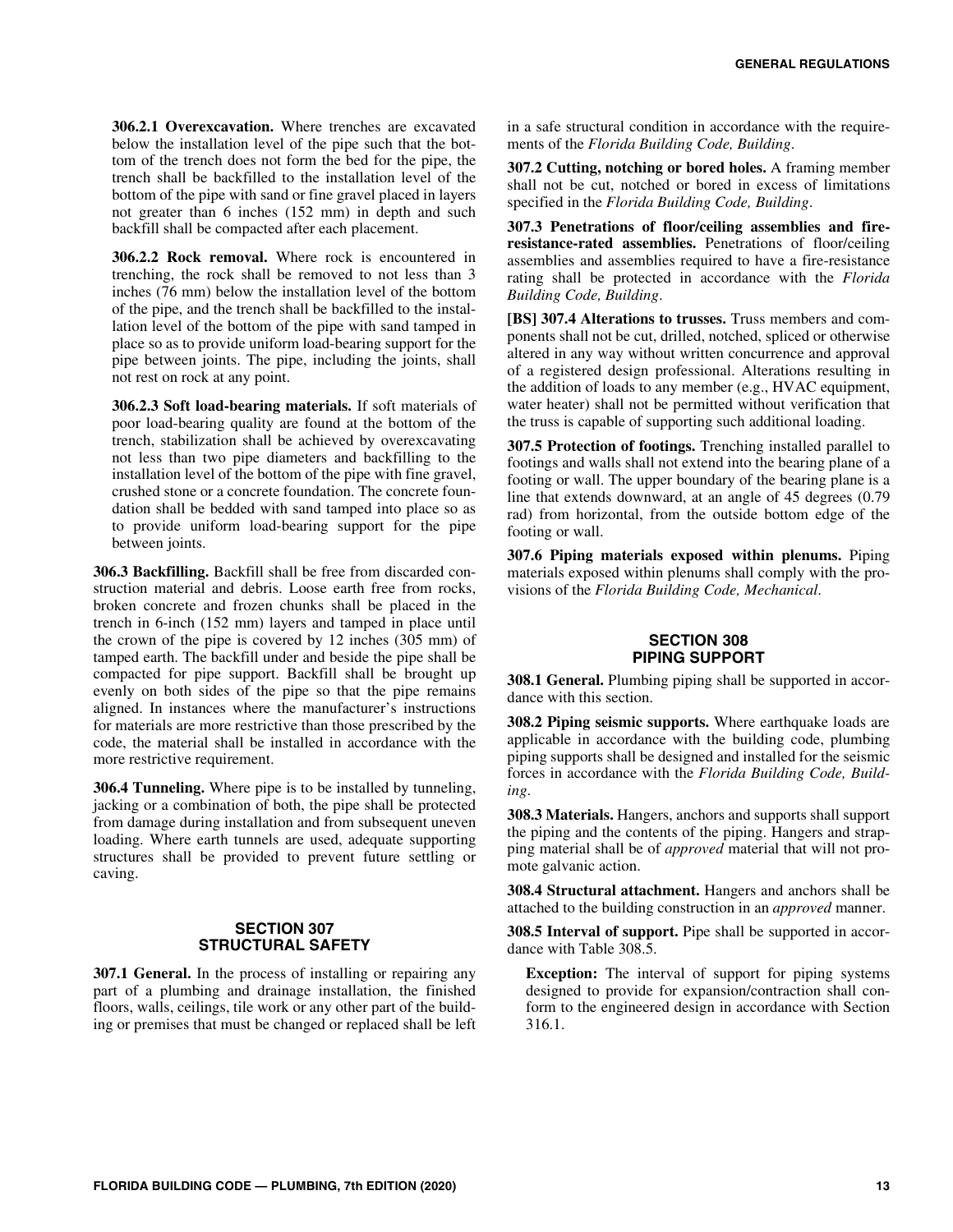| <b>HORIZONTAL</b><br><b>VERTICAL</b><br><b>PIPING MATERIAL</b><br><b>SPACING (feet)</b><br><b>SPACING (feet)</b><br>Acrylonitrile butadiene styrene<br>10 <sup>b</sup><br>4<br>(ABS) pipe<br>Aluminum tubing<br>10<br>15<br>Brass pipe<br>10<br>10<br>$5^{\rm a}$<br>Cast-iron pipe<br>15<br>Chlorinated polyvinyl chloride<br>(CPVC) pipe and tubing, 1 inch<br>10 <sup>b</sup><br>3<br>and smaller<br>Chlorinated polyvinyl chloride<br>(CPVC) pipe and tubing, $1^{1}/_{4}$<br>10 <sup>b</sup><br>4<br>inches and larger<br>Copper or copper-alloy pipe<br>12<br>10<br>Copper or copper-alloy tubing,<br>6<br>10<br>$1^{1}/_{4}$ -inch diameter and smaller<br>Copper or copper-alloy tubing,<br>10<br>10<br>$1^{1}/$ <sub>2</sub> -inch diameter and larger<br>Cross-linked polyethylene (PEX)<br>2.67<br>10 <sup>b</sup><br>(32 inches)<br>pipe 1 inch and smaller<br>Cross-linked polyethylene (PEX)<br>10 <sup>b</sup><br>4<br>pipe $1^{1}/_{4}$ inch and larger<br>Cross-linked polyethylene/<br>aluminum/cross-linked<br>2.67<br>4<br>polyethylene (PEX-AL-PEX)<br>(32 inches)<br>pipe<br>Lead pipe<br>Continuous<br>4<br>Polyethylene/aluminum/<br>2.67<br>4<br>polyethylene (PE-AL-PE) pipe<br>(32 inches)<br>Polyethylene of raised<br>2.67<br>10 <sup>b</sup><br>temperature (PE-RT) pipe<br>(32 inches)<br>1 inch and smaller<br>Polyethylene of raised<br>10 <sup>b</sup><br>temperature (PE-RT) pipe<br>4<br>$1^{1}/_{4}$ inch and larger<br>Polypropylene (PP) pipe or<br>2.67<br>10 <sup>b</sup><br>tubing 1 inch and smaller<br>(32 inches)<br>Polypropylene (PP) pipe or<br>10 <sup>b</sup><br>4<br>tubing, $1\frac{1}{4}$ inches and larger<br>10 <sup>b</sup><br>Polyvinyl chloride (PVC) pipe<br>4<br>10 <sup>b</sup><br>Stainless steel drainage systems<br>10 |            | <b>MAXIMUM</b> | MAXIMUM |
|----------------------------------------------------------------------------------------------------------------------------------------------------------------------------------------------------------------------------------------------------------------------------------------------------------------------------------------------------------------------------------------------------------------------------------------------------------------------------------------------------------------------------------------------------------------------------------------------------------------------------------------------------------------------------------------------------------------------------------------------------------------------------------------------------------------------------------------------------------------------------------------------------------------------------------------------------------------------------------------------------------------------------------------------------------------------------------------------------------------------------------------------------------------------------------------------------------------------------------------------------------------------------------------------------------------------------------------------------------------------------------------------------------------------------------------------------------------------------------------------------------------------------------------------------------------------------------------------------------------------------------------------------------------------------------------------------------------------------------------------------------------------------------------|------------|----------------|---------|
|                                                                                                                                                                                                                                                                                                                                                                                                                                                                                                                                                                                                                                                                                                                                                                                                                                                                                                                                                                                                                                                                                                                                                                                                                                                                                                                                                                                                                                                                                                                                                                                                                                                                                                                                                                                        |            |                |         |
|                                                                                                                                                                                                                                                                                                                                                                                                                                                                                                                                                                                                                                                                                                                                                                                                                                                                                                                                                                                                                                                                                                                                                                                                                                                                                                                                                                                                                                                                                                                                                                                                                                                                                                                                                                                        |            |                |         |
|                                                                                                                                                                                                                                                                                                                                                                                                                                                                                                                                                                                                                                                                                                                                                                                                                                                                                                                                                                                                                                                                                                                                                                                                                                                                                                                                                                                                                                                                                                                                                                                                                                                                                                                                                                                        |            |                |         |
|                                                                                                                                                                                                                                                                                                                                                                                                                                                                                                                                                                                                                                                                                                                                                                                                                                                                                                                                                                                                                                                                                                                                                                                                                                                                                                                                                                                                                                                                                                                                                                                                                                                                                                                                                                                        |            |                |         |
|                                                                                                                                                                                                                                                                                                                                                                                                                                                                                                                                                                                                                                                                                                                                                                                                                                                                                                                                                                                                                                                                                                                                                                                                                                                                                                                                                                                                                                                                                                                                                                                                                                                                                                                                                                                        |            |                |         |
|                                                                                                                                                                                                                                                                                                                                                                                                                                                                                                                                                                                                                                                                                                                                                                                                                                                                                                                                                                                                                                                                                                                                                                                                                                                                                                                                                                                                                                                                                                                                                                                                                                                                                                                                                                                        |            |                |         |
|                                                                                                                                                                                                                                                                                                                                                                                                                                                                                                                                                                                                                                                                                                                                                                                                                                                                                                                                                                                                                                                                                                                                                                                                                                                                                                                                                                                                                                                                                                                                                                                                                                                                                                                                                                                        |            |                |         |
|                                                                                                                                                                                                                                                                                                                                                                                                                                                                                                                                                                                                                                                                                                                                                                                                                                                                                                                                                                                                                                                                                                                                                                                                                                                                                                                                                                                                                                                                                                                                                                                                                                                                                                                                                                                        |            |                |         |
|                                                                                                                                                                                                                                                                                                                                                                                                                                                                                                                                                                                                                                                                                                                                                                                                                                                                                                                                                                                                                                                                                                                                                                                                                                                                                                                                                                                                                                                                                                                                                                                                                                                                                                                                                                                        |            |                |         |
|                                                                                                                                                                                                                                                                                                                                                                                                                                                                                                                                                                                                                                                                                                                                                                                                                                                                                                                                                                                                                                                                                                                                                                                                                                                                                                                                                                                                                                                                                                                                                                                                                                                                                                                                                                                        |            |                |         |
|                                                                                                                                                                                                                                                                                                                                                                                                                                                                                                                                                                                                                                                                                                                                                                                                                                                                                                                                                                                                                                                                                                                                                                                                                                                                                                                                                                                                                                                                                                                                                                                                                                                                                                                                                                                        |            |                |         |
|                                                                                                                                                                                                                                                                                                                                                                                                                                                                                                                                                                                                                                                                                                                                                                                                                                                                                                                                                                                                                                                                                                                                                                                                                                                                                                                                                                                                                                                                                                                                                                                                                                                                                                                                                                                        |            |                |         |
|                                                                                                                                                                                                                                                                                                                                                                                                                                                                                                                                                                                                                                                                                                                                                                                                                                                                                                                                                                                                                                                                                                                                                                                                                                                                                                                                                                                                                                                                                                                                                                                                                                                                                                                                                                                        |            |                |         |
|                                                                                                                                                                                                                                                                                                                                                                                                                                                                                                                                                                                                                                                                                                                                                                                                                                                                                                                                                                                                                                                                                                                                                                                                                                                                                                                                                                                                                                                                                                                                                                                                                                                                                                                                                                                        |            |                |         |
|                                                                                                                                                                                                                                                                                                                                                                                                                                                                                                                                                                                                                                                                                                                                                                                                                                                                                                                                                                                                                                                                                                                                                                                                                                                                                                                                                                                                                                                                                                                                                                                                                                                                                                                                                                                        |            |                |         |
|                                                                                                                                                                                                                                                                                                                                                                                                                                                                                                                                                                                                                                                                                                                                                                                                                                                                                                                                                                                                                                                                                                                                                                                                                                                                                                                                                                                                                                                                                                                                                                                                                                                                                                                                                                                        |            |                |         |
|                                                                                                                                                                                                                                                                                                                                                                                                                                                                                                                                                                                                                                                                                                                                                                                                                                                                                                                                                                                                                                                                                                                                                                                                                                                                                                                                                                                                                                                                                                                                                                                                                                                                                                                                                                                        |            |                |         |
|                                                                                                                                                                                                                                                                                                                                                                                                                                                                                                                                                                                                                                                                                                                                                                                                                                                                                                                                                                                                                                                                                                                                                                                                                                                                                                                                                                                                                                                                                                                                                                                                                                                                                                                                                                                        |            |                |         |
|                                                                                                                                                                                                                                                                                                                                                                                                                                                                                                                                                                                                                                                                                                                                                                                                                                                                                                                                                                                                                                                                                                                                                                                                                                                                                                                                                                                                                                                                                                                                                                                                                                                                                                                                                                                        |            |                |         |
|                                                                                                                                                                                                                                                                                                                                                                                                                                                                                                                                                                                                                                                                                                                                                                                                                                                                                                                                                                                                                                                                                                                                                                                                                                                                                                                                                                                                                                                                                                                                                                                                                                                                                                                                                                                        |            |                |         |
|                                                                                                                                                                                                                                                                                                                                                                                                                                                                                                                                                                                                                                                                                                                                                                                                                                                                                                                                                                                                                                                                                                                                                                                                                                                                                                                                                                                                                                                                                                                                                                                                                                                                                                                                                                                        |            |                |         |
|                                                                                                                                                                                                                                                                                                                                                                                                                                                                                                                                                                                                                                                                                                                                                                                                                                                                                                                                                                                                                                                                                                                                                                                                                                                                                                                                                                                                                                                                                                                                                                                                                                                                                                                                                                                        | Steel pipe | 12             | 15      |

**TABLE 308.5 HANGER SPACING**

For SI: 1 inch =  $25.4$  mm, 1 foot =  $304.8$  mm.

a. The maximum horizontal spacing of cast-iron pipe hangers shall be increased to 10 feet where 10-foot lengths of pipe are installed.

b. For sizes 2 inches and smaller, a guide shall be installed midway between required vertical supports. Such guides shall prevent pipe movement in a direction perpendicular to the axis of the pipe.

**308.6 Sway bracing.** Where horizontal pipes 4 inches (102 mm) and larger convey drainage or waste, and where a pipe fitting changes the flow direction greater than 45 degrees (0.79 rad), rigid bracing or other rigid support arrangements shall be installed to resist movement of the upstream pipe in a direction opposite the pipe flow. A change of flow direction into a vertical pipe shall not require the upstream pipe to be braced.

**308.7 Anchorage.** Anchorage shall be provided to restrain drainage piping from axial movement.

**308.7.1 Location.** For pipe sizes greater than 4 inches (102 mm), restraints shall be provided for drain pipes at all changes in direction and at all changes in diameter greater than two pipe sizes. Braces, blocks, rodding and other suitable methods as specified by the coupling manufacturer shall be utilized.

**308.8 Expansion joint fittings.** Expansion joint fittings shall be used only where necessary to provide for expansion and contraction of the pipes. Expansion joint fittings shall be of the typical material suitable for use with the type of piping in which such fittings are installed.

**308.9 Parallel water distribution systems.** Piping bundles for manifold systems shall be supported in accordance with Table 308.5. Support at changes in direction shall be in accordance with the manufacturer's instructions. Where hot water piping is bundled with cold or hot water piping, each hot water pipe shall be insulated.

## **SECTION 309 FLOOD HAZARD RESISTANCE**

**309.1 General.** Plumbing systems and equipment in structures erected in *flood hazard areas* shall be constructed in accordance with the requirements of this section and the *Florida Building Code, Building*.

**[BS] 309.2 Flood hazard.** For structures located in *flood hazard areas*, the following systems and equipment shall be located and installed as required by Section 1612 of the *Florida Building Code, Building*.

- 1. Water service pipes.
- 2. Pump seals in individual water supply systems where the pump is located below the *design flood elevation*.
- 3. Covers on potable water wells shall be sealed, except where the top of the casing well or pipe sleeve is elevated to not less than 1 foot (305 mm) above the *design flood elevation*.
- 4. Sanitary drainage piping.
- 5. Storm drainage piping.
- 6. Manhole covers shall be sealed, except where elevated to or above the *design flood elevation*.
- 7. Other plumbing fixtures, faucets, fixture fittings, piping systems and equipment.
- 8. Water heaters.
- 9. Vents and vent systems.

**Exception:** The systems listed in this section are permitted to be located below the elevation required by Section 1612 of the *Florida Building Code, Building* for utilities and attendant equipment, provided that the systems are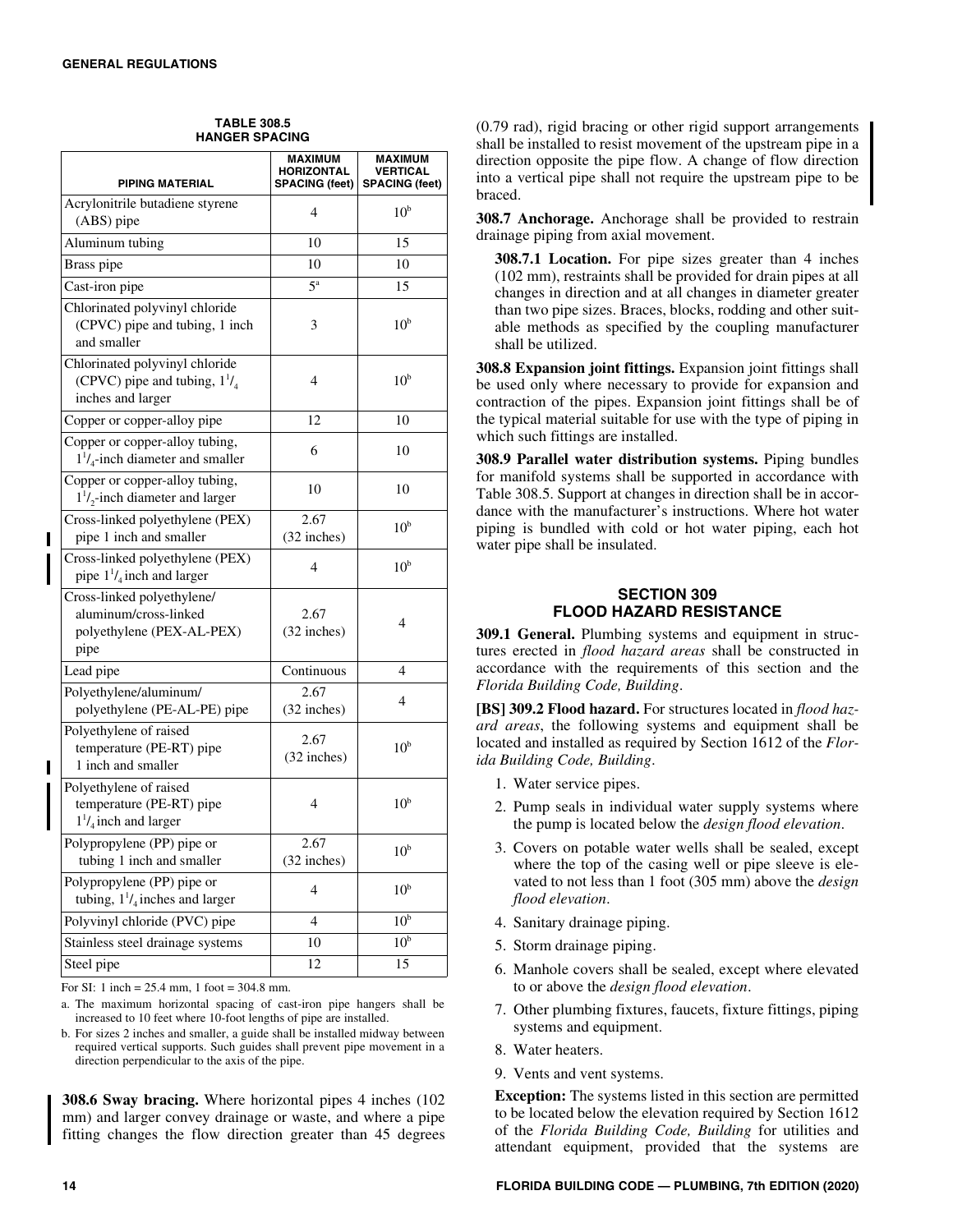designed and installed to prevent water from entering or accumulating within their components and the systems are constructed to resist hydrostatic and hydrodynamic loads and stresses, including the effects of buoyancy, during the occurrence of flooding up to such elevation.

**[BS] 309.3 Coastal high-hazard areas and coastal A zones.** Structures located in coastal high-hazard areas and coastal A zones shall meet the requirements of Section 309.2. The plumbing systems, pipes and fixtures shall not be mounted on or penetrate through walls intended to break away under flood loads.

#### **SECTION 310 WASHROOM AND TOILET ROOM REQUIREMENTS**

**310.1 Light and ventilation.** Washrooms and toilet rooms shall be illuminated and ventilated in accordance with the *Florida Building Code, Building* and *Florida Building Code, Mechanical*.

**310.2 Location of fixtures and compartments.** The location of plumbing fixtures and the requirements for compartments and partitions shall be in accordance with Section 405.3.

**310.3 Interior finish.** Interior finish surfaces of toilet rooms shall comply with the *Florida Building Code, Building*.

#### **SECTION 311 TOILET FACILITIES FOR WORKERS**

**311.1 General.** Toilet facilities shall be provided for construction workers and such facilities shall be maintained in a sanitary condition. Construction worker toilet facilities of the nonsewer type shall conform to ANSI Z4.3.

#### **SECTION 312 TESTS AND INSPECTIONS**

**312.1 Required tests.** The permit holder shall make the applicable tests prescribed in Sections 312.2 through 312.10 to determine compliance with the provisions of this code. The permit holder shall give reasonable advance notice to the code official when the plumbing work is ready for tests. The equipment, material, power and labor necessary for the inspection and test shall be furnished by the permit holder and he or she shall be responsible for determining that the work will withstand the test pressure prescribed in the following tests. All plumbing system piping shall be tested with either water or, for piping systems other than plastic, by air. After the plumbing fixtures have been set and their traps filled with water, the entire drainage system shall be submitted to final tests. The code official shall require the removal of any cleanouts if necessary to ascertain whether the pressure has reached all parts of the system.

**312.1.1 Test gauges.** Gauges used for testing shall be as follows:

1. Tests requiring a pressure of 10 pounds per square inch (psi) (69 kPa) or less shall utilize a testing gauge having increments of 0.10 psi (0.69 kPa) or less.

- 2. Tests requiring a pressure of greater than 10 psi (69 kPa) but less than or equal to 100 psi (689 kPa) shall utilize a testing gauge having increments of 1 psi  $(6.9 \text{ kPa})$  or less.
- 3. Tests requiring a pressure of greater than 100 psi (689 kPa) shall utilize a testing gauge having increments of 2 psi (14 kPa) or less.

**312.2 Drainage and vent water test.** A water test shall be applied to the drainage system either in its entirety or in sections. If applied to the entire system, all openings in the piping shall be tightly closed, except the highest opening, and the system shall be filled with water to the point of overflow. If the system is tested in sections, each opening shall be tightly plugged except the highest openings of the section under test, and each section shall be filled with water, but no section shall be tested with less than a 5-foot (1524 mm) head of water. In testing successive sections, at least the upper 5 feet (1524 mm) of the next preceding section shall be tested so that no joint or pipe in the building, except the uppermost 10 feet (3048 mm) of the system, shall have been submitted to a test of less than a 5-foot (1524 mm) head of water. This pressure shall be held for not less than 15 minutes. The system shall then be tight at all points.

**312.3 Drainage and vent air test.** Plastic piping shall not be tested using air. An air test shall be made by forcing air into the system until there is a uniform gauge pressure of 5 psi (34.5 kPa) or sufficient to balance a 10-inch (254 mm) column of mercury. This pressure shall be held for a test period of not less than 15 minutes. Any adjustments to the test pressure required because of changes in ambient temperatures or the seating of gaskets shall be made prior to the beginning of the test period.

**312.4 Drainage and vent final test.** The final test of the completed drainage and vent systems shall be visual and in sufficient detail to determine compliance with the provisions of this code. Where a smoke test is utilized, it shall be made by filling all traps with water and then introducing into the entire system a pungent, thick smoke produced by one or more smoke machines. When the smoke appears at *stack* openings on the roof, the *stack* openings shall be closed and a pressure equivalent to a 1-inch water column (248.8 Pa) shall be held for a test period of not less than 15 minutes.

**312.5 Water supply system test.** Upon completion of a section of or the entire water supply system, the system, or portion completed, shall be tested and proved tight under a water pressure not less than the working pressure of the system; or, for piping systems other than plastic, by an air test of not less than 50 psi (344 kPa). This pressure shall be held for not less than 15 minutes. The water utilized for tests shall be obtained from a potable source of supply. The required tests shall be performed in accordance with this section and Section 107.

**312.6 Gravity sewer test.** Gravity *sewer* tests shall consist of plugging the end of the *building sewer* at the point of connection with the public sewer, filling the *building sewer* with water, testing with not less than a 5-foot (1524 mm) head of water and maintaining such pressure for 15 minutes.

**312.7 Forced sewer test.** Forced *sewer* tests shall consist of plugging the end of the *building sewer* at the point of connec